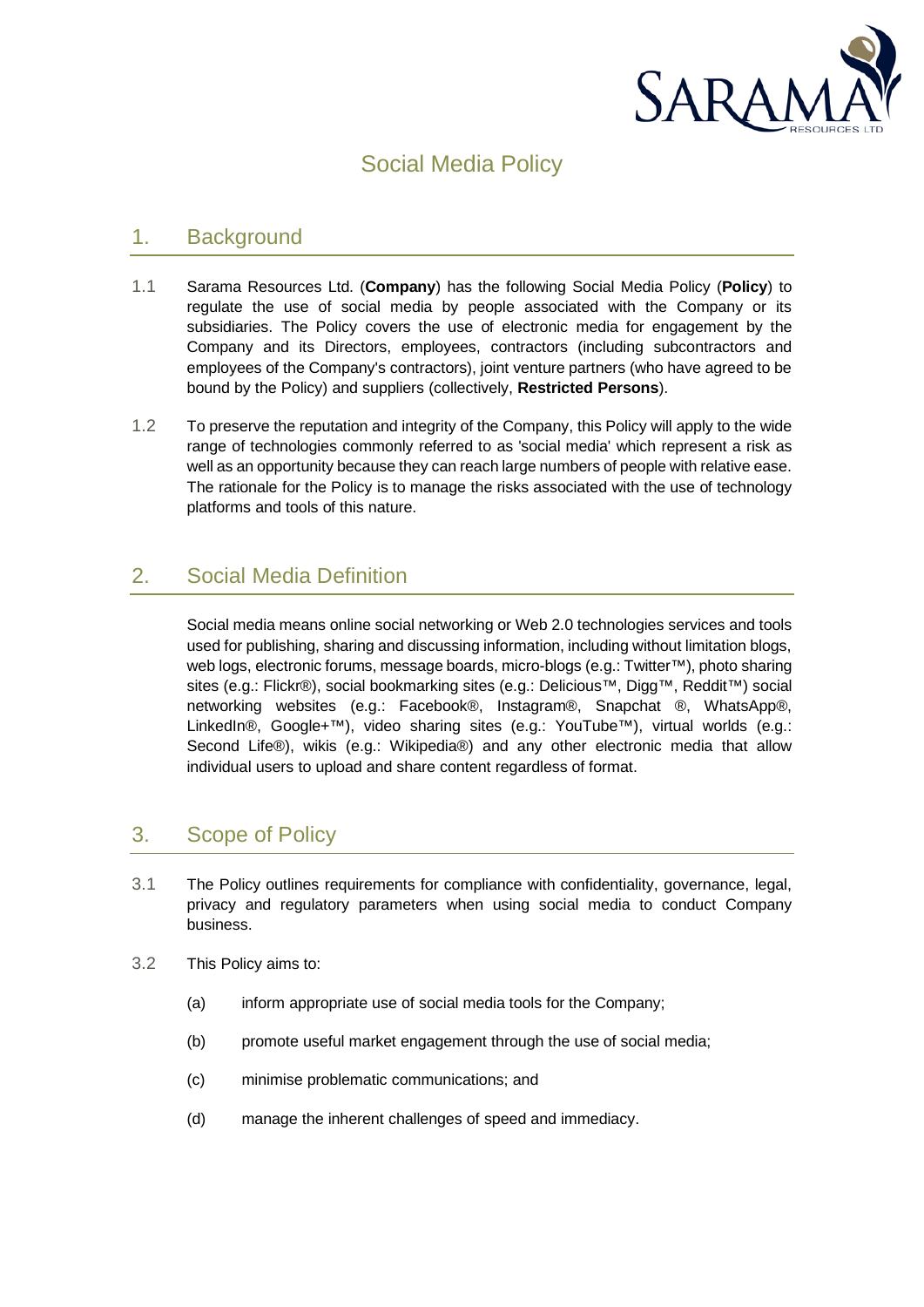3.3 This Policy should be read in conjunction with other relevant policies and procedures of the Company and is not intended to cover personal use of social media where the author publishes information in their personal capacity and not on behalf of, or in association with the Company and no reference is made to the Company, its Directors, employees, contractors, policies, products, customers, suppliers, shareholders, joint venture partners, or other stakeholders, or Company-related issues.

# 4. Legislative & Policy Framework

The Restricted Persons are expected to demonstrate standards of conduct and behaviour that are consistent with relevant legislation, regulations and policies, including the following non-exhaustive list:

- (a) *Business Corporations* Act (British Columbia);
- (b) the *Securities* Act in various applicable Canadian provinces;
- (c) *Criminal Code* (Canada);
- (d) *Corporations Act 2001* (Cth)

(all such legislation being the **Applicable Legislation**);

- (e) Australian Securities Exchange *Listing and Operating Rules*;
- (f) TSX Venture Exchange *Corporate Finance Policies*
- (g) the Company's employment contracts; and
- (h) the Company's policies, including its Trading Policy, its Continuous Disclosure Policy, and its Code of Conduct.

#### 5. Policy Requirements

- 5.1 When using social media in relation to the Company, Restricted Persons are expected to:
	- (a) seek prior authorisation from the CFO or MD and CEO;
	- (b) adhere to Company policies and procedures;
	- (c) behave with caution, courtesy, honesty and respect;
	- (d) comply with relevant laws and regulations, including the Applicable Legislation;
	- (e) only disclose information that has already been released to the market; and
	- (f) reinforce the integrity, reputation and values the Company seeks to foster.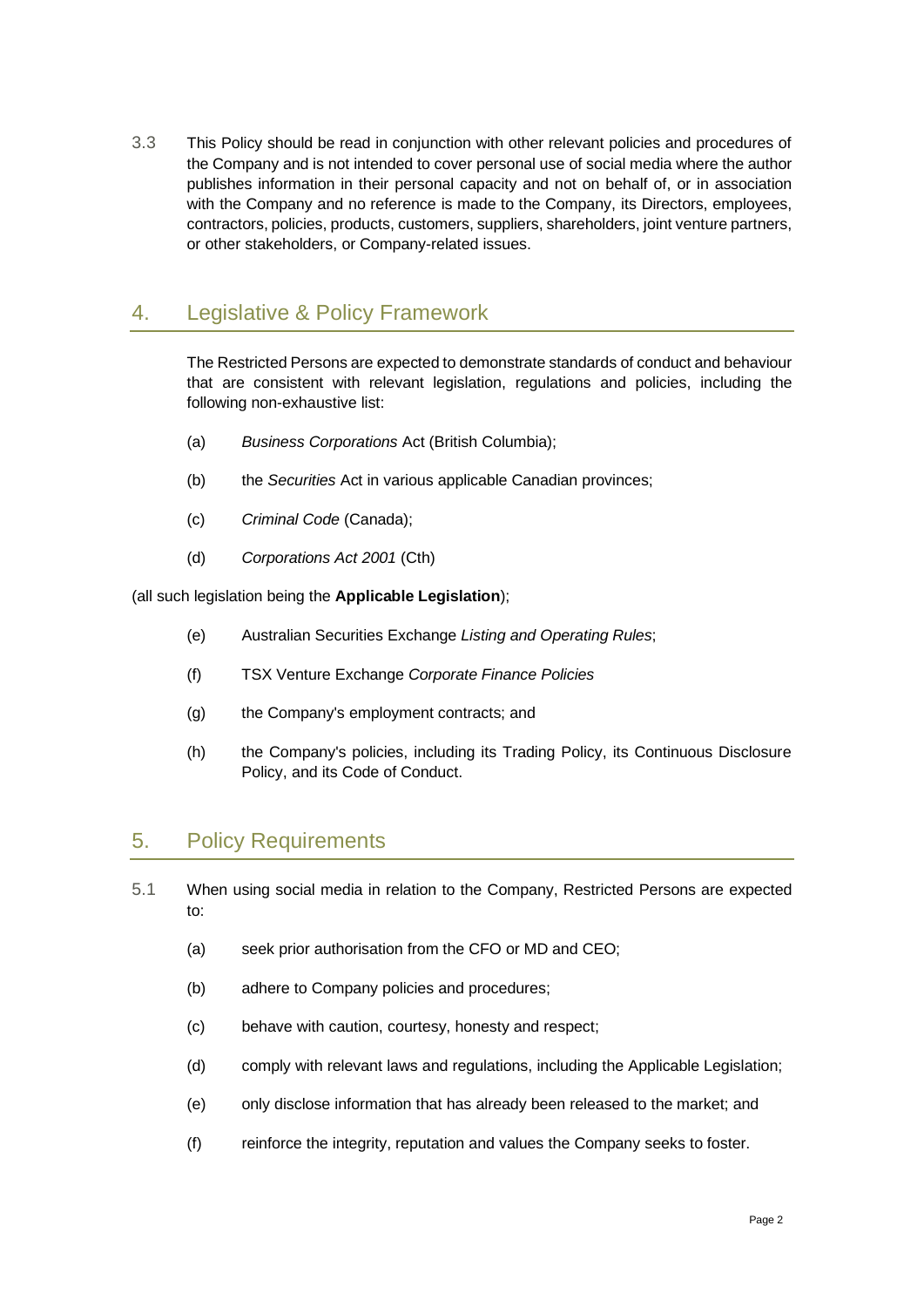- 5.2 Restricted Persons may enter into a separate standing arrangement with the Company to enable the Restricted Person to use social media in certain circumstances without obtaining the consent on every occasion from the CFO or MD and CEO. Such a standing arrangement, could include, for example, the posting of announcements that the Company has released on the platform of the ASX or news releases that it has issued in Canada.
- 5.3 The following content is not permitted under any circumstances:
	- (a) content that has not been released to the market;
	- (b) abusive, profane or language of a sexual nature;
	- (c) content not relating to the subject matter of that blog, board, forum or site;
	- (d) content which is false or misleading;
	- (e) confidential information about the Company or third parties;
	- (f) copyright or trade mark protected materials;
	- (g) discriminatory material in relation to a person or group based on age, colour, creed, disability, family status, gender, nationality, marital status, parental status, political opinion or affiliation, pregnancy or potential pregnancy, race or social origin, religious beliefs or activity, responsibilities, sex or sexual orientation;
	- (h) illegal material or materials designed to encourage law breaking;
	- (i) materials that could compromise the safety of any employee;
	- (j) materials which would breach Applicable Legislation or other laws ( e.g. defamation, privacy, consumer and competition law, fair use, copyright and trade marks);
	- (k) material that would offend contemporary standards of taste and decency;
	- (l) material which would bring the Company into disrepute;
	- (m) personal details of Company Directors, employees or third parties;
	- (n) spam, meaning the distribution of unsolicited bulk electronic messages; and
	- (o) statements which may be considered to be bullying or harassment.
- 5.4 If you have any doubt about applying the provisions of this Policy, the CFO is the correct person to check with prior to using social media to communicate on behalf of the Company. Depending upon the nature of the issue and potential risk, it may also be appropriate to consider seeking legal advice prior to publication.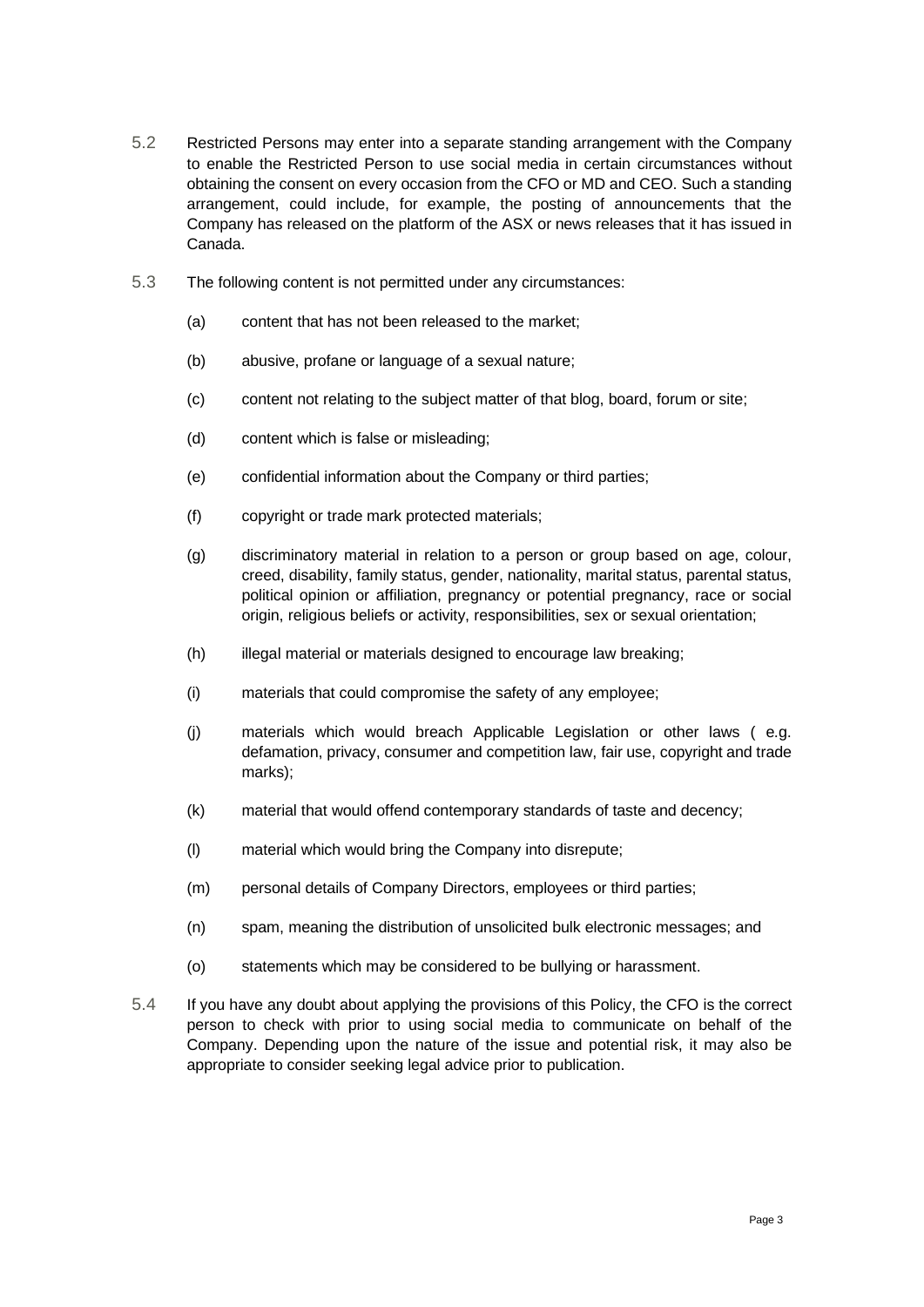#### 6. Prior Authorisation

Authorisation from the CFO or MD and CEO must be obtained before a Restricted Person can use social media including but not limited to uploading content or speaking on behalf of the Company.

### 7. Media Statements

Statements or announcements cannot be made through social media channels unless authorised by the Company. No Restricted Person may respond directly if approached by the media for comment through social media and must refer the inquiry to the CFO.

#### 8. Expertise

No Restricted Person may comment outside his or her area of expertise.

### 9. Confidential Information

Restricted Persons may only discuss publicly available information. Restricted Persons must not disclose confidential information, internal discussions or decisions of the Board or any of its Directors, or of employees, consultants or other third parties.

#### 10. Accuracy

Information published should be accurate, constructive, helpful and informative. Restricted Persons must correct any errors as soon as practicable and not publish information or make statements which are known to be false or may reasonably be taken to be misleading or deceptive.

#### 11. Identity

Restricted Persons must be clear about their professional identity, or any vested interests and must not use fictitious names or identities that deliberately intend to deceive, mislead or lie or participate in social media anonymously or covertly or via a third party or agency.

#### 12. Personal Opinions

Restricted Persons should not express or publish a personal opinion on the Company generally or about Company business via social media and should be mindful of market disclosure rules when discussing or commenting on Company matters. Generally,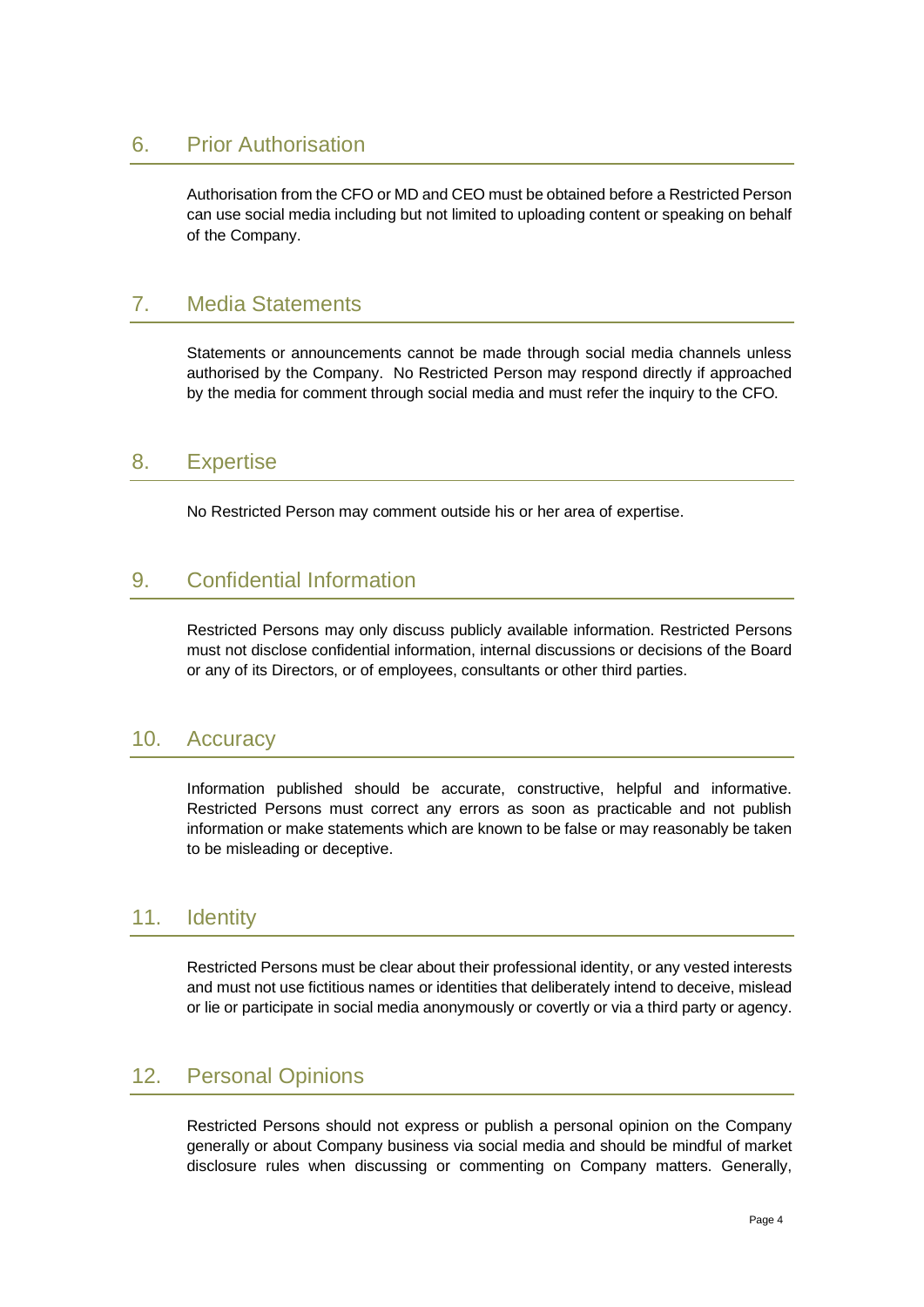Restricted Persons should not express personal opinions on Company decisions or business nor be critical of the Company and its personnel. If it is not possible to separate official Company positions from personal opinions, Restricted Persons should consider using a formal disclaimer to separate interests.

### 13. Privacy

Restricted Persons should be sensitive to the privacy of others. However, the Company is not required to seek permission from anyone who appears in any photographs, video or other footage before sharing these via any form of social media if it is the copyright owner of the relevant image or footage.

### 14. Intellectual Property

Restricted Persons, with written permission from the Board, will use the Company's own intellectual property where possible and shall obtain prior consent where the Company is not the creator or intellectual property owner to use or reproduce copyright material including applications, sound recordings (speeches, music), footage (cinematographic vision), graphics (graphs, charts, logos, clip-art), images, artwork, photographs, publications or musical notation. Restricted Persons will also typically seek permission before publishing or uploading the intellectual property of a third party or before linking to another site or social media application. (This policy supplements but does not replace intellectual property provisions in the Company's employment agreements, contractor engagements, or similar agreements.)

### 15. Content of Social Media Statements

- (a) Restricted Persons will not comment, contribute, create, forward, post, upload or share content that is scurrilous, malicious or defamatory. Restricted Persons will endeavour to be courteous, patient and respectful of the opinions of others, including detractors and the discourteous.
- (b) Restricted Persons will be conscious of anti-discrimination laws and must not publish statements or information which may be discriminatory in a human rights sense.
- (c) Restricted Persons will remain mindful of language and expression and not lapse into excessive use of colloquialisms, having regard to an international audience.
- (d) Restricted Persons must not use social media when irritated, upset or tired.

#### 16. Personal Privacy

Restricted Persons should protect their personal privacy and guard against identity theft.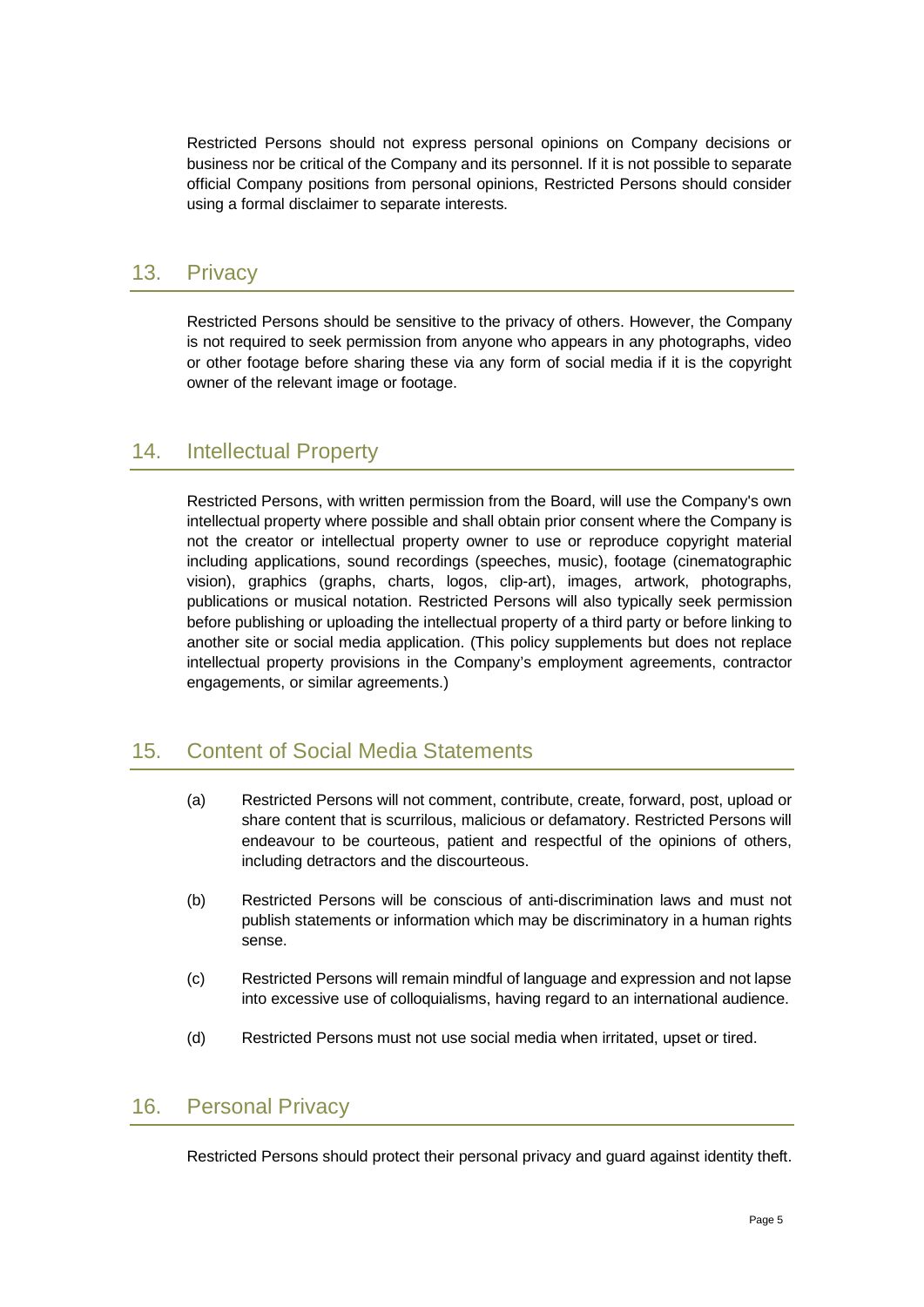# 17. Modification and moderation

Restricted Persons should ensure that any social media sites created or contributed to can be readily edited, improved or removed and appropriately moderated.

#### 18. Responsiveness

The Company will endeavour to specify the type of comments and feedback that will receive a response and clearly communicate a target response time. Restricted Persons are required to make it easy for audiences to reach the Company and/or its subsidiaries by publishing appropriate Company telephone numbers, generic emails, LinkedIn, and other applicable social media accounts.

### 19. Monitoring

The Company reserves the right, for legal compliance purposes, to monitor social media usage on its systems without advance notice and consistent with any applicable state, provincial, federal or international laws. The Company may be legally required to produce logs, diaries and archives of social media use to judicial, law enforcement and regulatory agencies and will comply with any relevant requests. Restricted Persons and other users should govern themselves accordingly.

### 20. General Responsibilities

Restricted Persons should seek advice or authorisation from the Company on using social media or, if unsure about applying the provisions of this Policy, should register social media accounts with the Company, understand and comply with the provisions in this Policy and any End User Licence Agreements or similar agreements, seek training and development for using social media and maintain records of email addresses, comments, 'friends', followers and printed copies or electronic 'screen grabs' when using externally hosted sites to the extent practicable. Each Restricted Person is responsible for adhering to this Policy.

### 21. Enforcement

All content published or communicated by or on behalf of the Company using social media must be recorded (including the author's name, date, time and media site location) and kept on record. The Company will actively monitor social media for relevant contributions that impact on the Company or its subsidiaries, and their officers, operations or reputation.

Company employees breaching this Policy may be the subject of disciplinary action, performance management or review. Serious breaches may result in suspension or